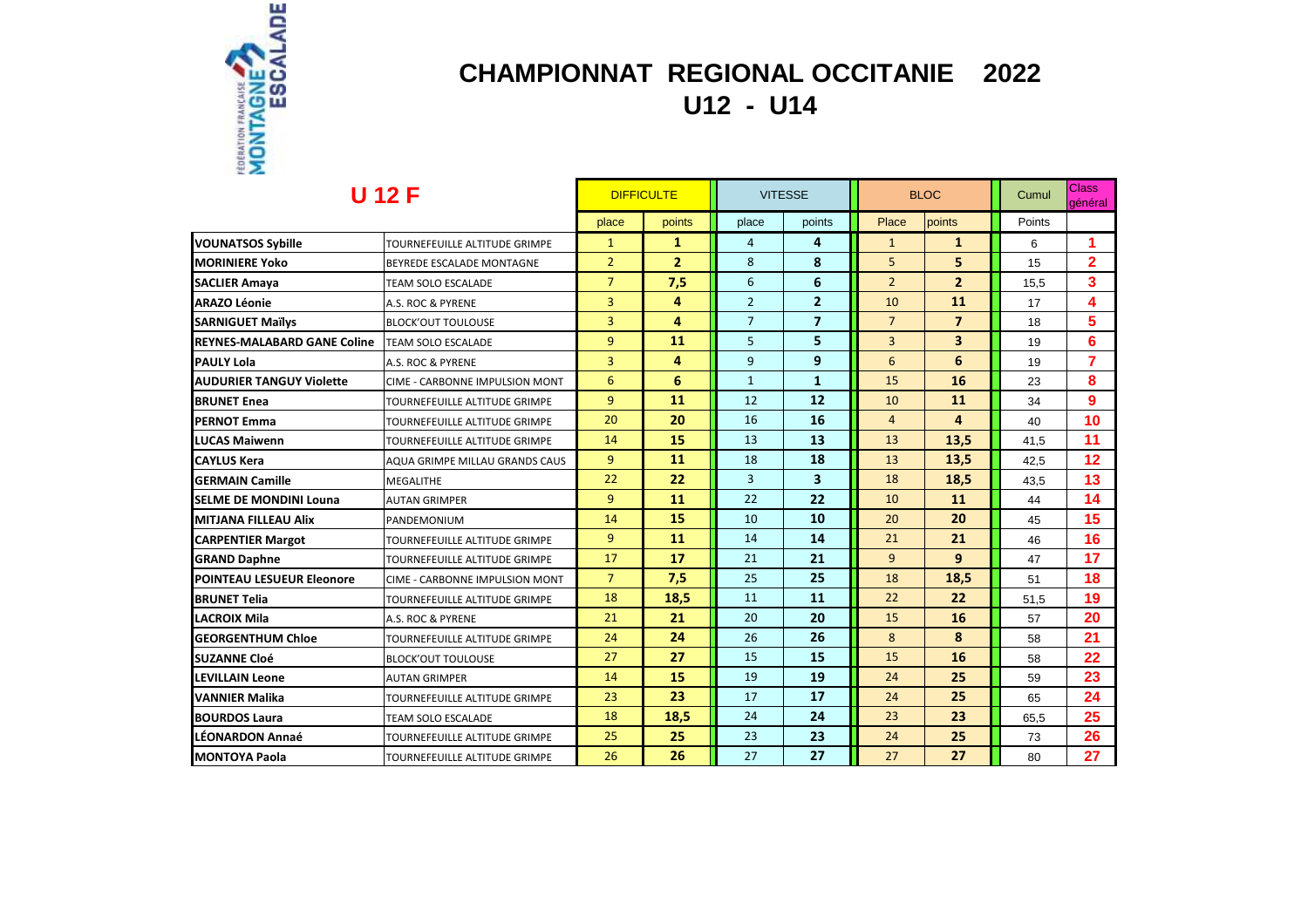

## **CHAMPIONNAT REGIONAL OCCITANIE 2022 U12 - U14**

| <b>U 12 H</b>          |                                                              | <b>DIFFICULTE</b> |                | <b>VITESSE</b> |                | <b>BLOC</b>    |                | Cumul  | <b>Class</b><br>laénéral |
|------------------------|--------------------------------------------------------------|-------------------|----------------|----------------|----------------|----------------|----------------|--------|--------------------------|
|                        |                                                              | place             | points         | place          | points         | Place          | points         | Points |                          |
| <b>OVIEDO Roméo</b>    | <b>ESCALA'DONF</b>                                           | $\mathbf{1}$      | 1,5            | $\mathbf{1}$   | 1              | $\mathbf{1}$   | $\mathbf{1}$   | 3.5    |                          |
| <b>SOULE Leo</b>       | <b>BLOCK'OUT TOULOUSE</b>                                    | $\mathbf{1}$      | 1,5            | $\overline{2}$ | $\overline{2}$ | $\overline{2}$ | $\overline{2}$ | 5,5    | $\overline{2}$           |
| <b>CATHELIN Tony</b>   | A.S. ROC & PYRENE                                            | 3                 | 3              | $\overline{3}$ | 3              | 5              | 5              | 11     | 3                        |
|                        | <b>MOUGET HASSAMBAY Hugo   TOURNEFEUILLE ALTITUDE GRIMPE</b> | 4                 | 4              | 4              | 4              | $\overline{3}$ | 3              | 11     | 4                        |
| <b>FONTAINE Amaël</b>  | TOULOUSE ESCALADE CLUB                                       | $\overline{7}$    | $\overline{7}$ | 5              | $5\phantom{a}$ | $\overline{4}$ | 4              | 16     | 5.                       |
| <b>DAJEAN Roman</b>    | <b>CAHORS ESCALADE</b>                                       | 6                 | 6              | 8              | 8              | 6              | 6              | 20     | 6                        |
| <b>GARCIA Yohan</b>    | TOURNEFEUILLE ALTITUDE GRIMPE                                | 5.                | 5              | 6              | 6              | $\overline{9}$ | 12,5           | 23.5   | 7                        |
| <b>FOURNIE Axel</b>    | TOURNEFEUILLE ALTITUDE GRIMPE                                | 9                 | 9,5            | $\overline{7}$ | $\overline{7}$ | $\overline{7}$ | 7,5            | 24     | 8                        |
| <b>CASTRES Milo</b>    | CIME - CARBONNE IMPULSION MONT                               | 9                 | 9,5            | 9              | 9              | $\overline{9}$ | 12,5           | 31     | 9                        |
| <b>GANGLOFF Corto</b>  | <b>CAHORS ESCALADE</b>                                       | 8                 | 8              | 11             | 11             | $\overline{9}$ | 12,5           | 31.5   | 10                       |
| <b>COTTIN Arthur</b>   | <b>TEAM SOLO ESCALADE</b>                                    | 11                | 12             | 12             | 12             | $\overline{7}$ | 7,5            | 31.5   | 11                       |
| <b>PAUZET Axel</b>     | TOURNEFEUILLE ALTITUDE GRIMPE                                | 15                | 15             | 10             | 10             | 9              | 12,5           | 37.5   | 12 <sub>2</sub>          |
| <b>DEVIESE Arthur</b>  | TOURNEFEUILLE ALTITUDE GRIMPE                                | 11                | 12             | 17             | 17             | $\overline{9}$ | 12,5           | 41.5   | 13                       |
| <b>CORATO Jules</b>    | <b>CIME - CARBONNE IMPULSION MONT</b>                        | 14                | 14             | 15             | 15             | $\overline{9}$ | 12,5           | 41.5   | 14                       |
| <b>GASPIN Louis</b>    | CIME - CARBONNE IMPULSION MONT                               | 11                | 12             | 13             | 13             | 17             | 17,5           | 42.5   | 15 <sub>1</sub>          |
| <b>GOURBEYRE Thoma</b> | BEYREDE ESCALADE MONTAGNE                                    | 16                | 16             | 14             | 14             | $\overline{9}$ | 12,5           | 42.5   | 16                       |
| <b>MICHEL Titouan</b>  | <b>AUTAN GRIMPER</b>                                         | 18                | 18             | 18             | 18             | $\overline{9}$ | 12,5           | 48,5   | 17                       |
| <b>MATILE Gabriel</b>  | CIME - CARBONNE IMPULSION MONT                               | 17                | 17             | 16             | <b>16</b>      | 17             | 17,5           | 50.5   | 18                       |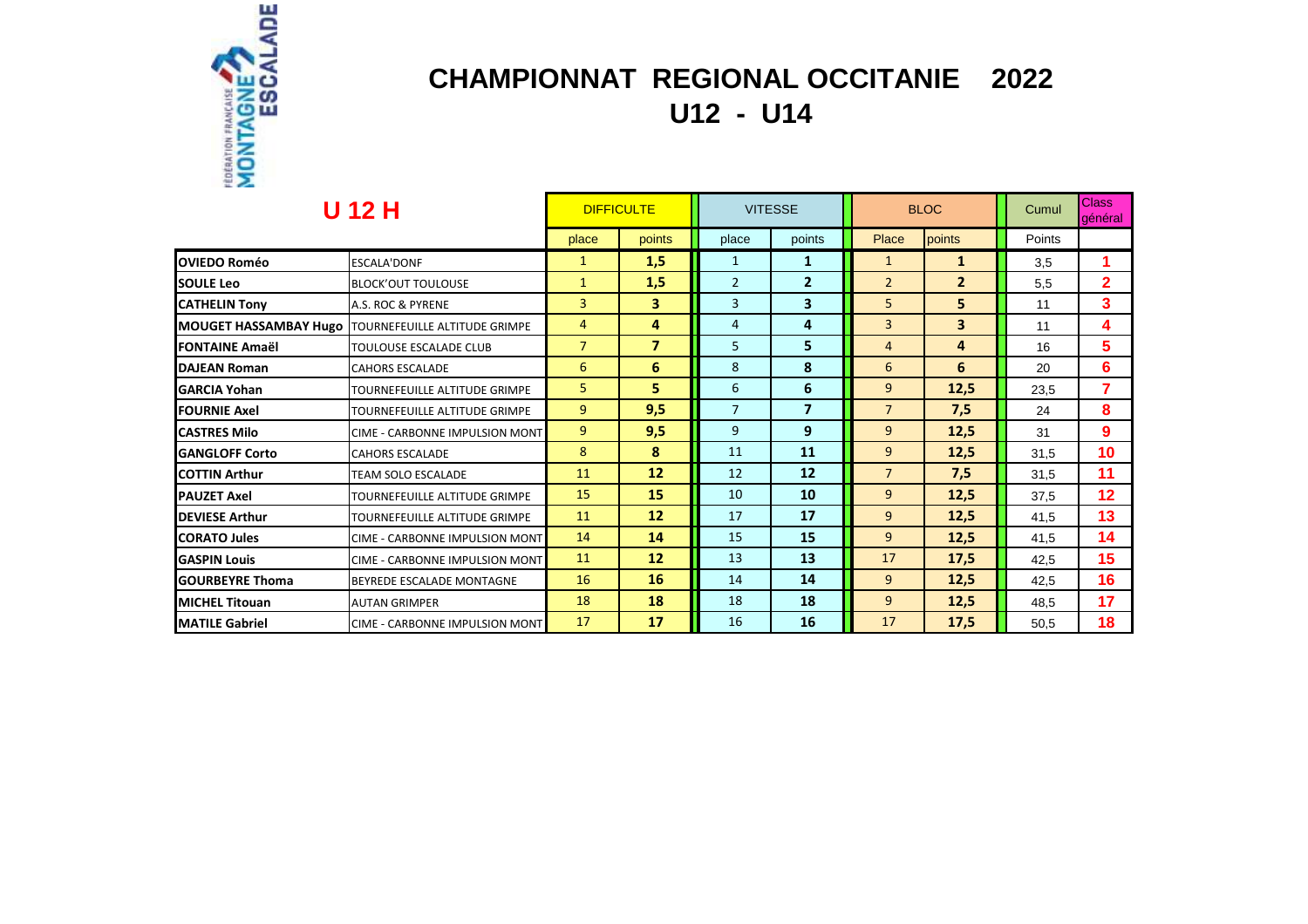

### **CHAMPIONNAT REGIONAL OCCITANIE 2022**

U12 -

**U14** 

| <b>U 14 F</b>               |                                                         |                 | <b>DIFFICULTE</b>       |                | <b>VITESSE</b>          |                | <b>BLOC</b>    |        | <b>Class</b><br>général |
|-----------------------------|---------------------------------------------------------|-----------------|-------------------------|----------------|-------------------------|----------------|----------------|--------|-------------------------|
|                             |                                                         | place           | points                  | place          | points                  | Place          | points         | Points |                         |
| <b>PAULY Margot</b>         | A.S. ROC & PYRENE                                       | $\mathbf{1}$    | 1                       | $\mathbf{1}$   | 1                       | $\mathbf{1}$   | $\mathbf{1}$   | 3      | 1                       |
| <b>RAYMOND DELPY Marine</b> | <b>AUTAN GRIMPER</b>                                    | 5               | 5                       | $\overline{2}$ | $\overline{2}$          | 5              | 5              | 12     | $\overline{2}$          |
| <b>BALBI</b> Matilde        | <b>BLOCK'OUT TOULOUSE</b>                               | $\overline{9}$  | $\mathbf{9}$            | $\overline{3}$ | $\overline{\mathbf{3}}$ | $\overline{2}$ | $\overline{2}$ | 14     | $\mathbf{3}$            |
| <b>GUERIN Maud</b>          | <b>ESCALABEL</b>                                        | $\overline{4}$  | $\overline{a}$          | $\overline{9}$ | $\overline{9}$          | $\overline{4}$ | 4              | 17     | 4                       |
| <b>DESGEORGE Lucie</b>      | TOURNEFEUILLE ALTITUDE GRIMPE                           | $\overline{2}$  | $\overline{2}$          | $\overline{7}$ | $\overline{7}$          | 8              | 9,5            | 18.5   | 5                       |
| <b>BEHAR Zoe</b>            | TOURNEFEUILLE ALTITUDE GRIMPE                           | $6\overline{6}$ | 6                       | 12             | 12                      | $\overline{3}$ | $\overline{3}$ | 21     | 6                       |
| <b>WARGNY Brianna</b>       | <b>MEGALITHE</b>                                        | $\overline{7}$  | $\overline{7}$          | 5              | 5                       | 8              | 9,5            | 21,5   | $\overline{7}$          |
| <b>SENAC Juliette</b>       | BEYREDE ESCALADE MONTAGNE                               | 10              | 11                      | 11             | 11                      | $\overline{7}$ | $\overline{7}$ | 29     | 8                       |
| <b>BROUCA CABARRECQ Lou</b> | BEYREDE ESCALADE MONTAGNE                               | 14              | 17,5                    | 6              | 6                       | 6              | 6              | 29,5   | $\overline{9}$          |
| <b>FONTAINE Loeline</b>     | TOULOUSE ESCALADE CLUB                                  | 13              | 13                      | $\overline{4}$ | $\overline{\mathbf{a}}$ | 13             | 13             | 30     | 10                      |
| <b>ANDRE Louisa</b>         | TOURNEFEUILLE ALTITUDE GRIMPE                           | 14              | 17,5                    | 10             | 10                      | 8              | 9,5            | 37     | 11                      |
| <b>GLEMAREC Sabah</b>       | <b>CAHORS ESCALADE</b>                                  | 8               | 8                       | 20             | 20                      | 8              | 9,5            | 37.5   | 12                      |
| <b>LIEGEOIS Melodie</b>     | <b>CLUB MONTAGNE BLAGNAC</b>                            | 10              | 11                      | 19             | 19                      | 12             | 12             | 42     | 13                      |
| <b>PASCAL Amalia</b>        | CIME - CARBONNE IMPULSION MONT                          | $\overline{3}$  | $\overline{\mathbf{3}}$ | 23             | 23                      | 17             | 18,5           | 44,5   | 14                      |
| <b>AMILHASTRE Anouck</b>    | LES SHERPAS D'OC                                        | 10              | 11                      | 15             | 15                      | 17             | 18,5           | 44.5   | 15                      |
| <b>CAVALIE Julie</b>        | <b>CAHORS ESCALADE</b>                                  | 14              | 17,5                    | 13             | 13                      | 17             | 18,5           | 49     | 16                      |
| LACRAMPE Lea                | TOURNEFEUILLE ALTITUDE GRIMPE                           | 29              | 29,5                    | 8              | 8                       | 16             | 16             | 53.5   | 17                      |
| <b>BAREILLES</b> Sofia      | <b>CAHORS ESCALADE</b>                                  | 14              | 17,5                    | 24             | 24                      | 14             | 14             | 55,5   | 18                      |
| <b>ROUQUETTE Ninon</b>      | <b>CAHORS ESCALADE</b>                                  | 24              | 24                      | 17             | 17                      | 15             | 15             | 56     | 19                      |
| <b>BOUCHARD Laure</b>       | CIME - CARBONNE IMPULSION MONT                          | 26              | 26,5                    | 14             | 14                      | 23             | 23             | 63.5   | 20                      |
| <b>JEAN Anouk</b>           | <b>TOULOUSE ESCALADE CLUB</b>                           | 22              | 22,5                    | 21             | 21                      | 21             | 21             | 64,5   | 21                      |
| <b>RAMEL Louise</b>         | <b>ALTICIM FONT ROMEU</b>                               | 14              | 17,5                    | 29             | 29                      | 17             | 18,5           | 65     | 22                      |
| <b>GUILHOT Agathe</b>       | TOURNEFEUILLE ALTITUDE GRIMPE                           | 14              | 17,5                    | 18             | 18                      | 32             | 32             | 67,5   | 23                      |
| <b>DESBARATS Mathilde</b>   | TOULOUSE ESCALADE CLUB                                  | 32              | 32                      | 16             | 16                      | 22             | 22             | 70     | 24                      |
| <b>LUCAS Gwenaelle</b>      | TOURNEFEUILLE ALTITUDE GRIMPE                           | 14              | 17,5                    | 25             | 25                      | 28             | 29             | 71,5   | 25                      |
| <b>CHAMOND Diane</b>        | TOURNEFEUILLE ALTITUDE GRIMPE                           | 14              | 17,5                    | 31             | 31                      | 24             | 24             | 72,5   | 26                      |
| <b>ALONSO Marie</b>         | TOURNEFEUILLE ALTITUDE GRIMPE                           | 25              | 25                      | 22             | 22                      | 26             | 26             | 73     | 27                      |
| <b>HENNEQUIN Lea</b>        | CIME - CARBONNE IMPULSION MONT                          | 31              | 31                      | 26             | 26                      | 27             | 27             | 84     | 28                      |
| MONCASSIN FIGINI Laya       | TOURNEFEUILLE ALTITUDE GRIMPE                           | 34              | 34                      | 27             | 27                      | 25             | 25             | 86     | 29                      |
| <b>VERT Lisa</b>            | <b>AUTAN GRIMPER</b>                                    | 22              | 22,5                    | 32             | 32                      | 33             | 33             | 87,5   | 30                      |
| <b>DEVIESE Elise</b>        | TOURNEFEUILLE ALTITUDE GRIMPE                           | 29              | 29,5                    | 30             | 30                      | 28             | 29             | 88,5   | 31                      |
| <b>CORMERAIS Zelie</b>      | TOURNEFEUILLE ALTITUDE GRIMPE                           | 33              | 33                      | 28             | 28                      | 28             | 29             | 90     | 32                      |
| <b>TARDIVO Anna</b>         | SPORTING CLUB PLAISANCE                                 | 26              | 26,5                    | 34             | 34                      | 31             | 31             | 91,5   | 33                      |
|                             | CAMPGUILHEM POURTANEL Lea TOURNEFEUILLE ALTITUDE GRIMPE | 28              | 28                      | 33             | 33                      | 34             | 34             | 95     | 34                      |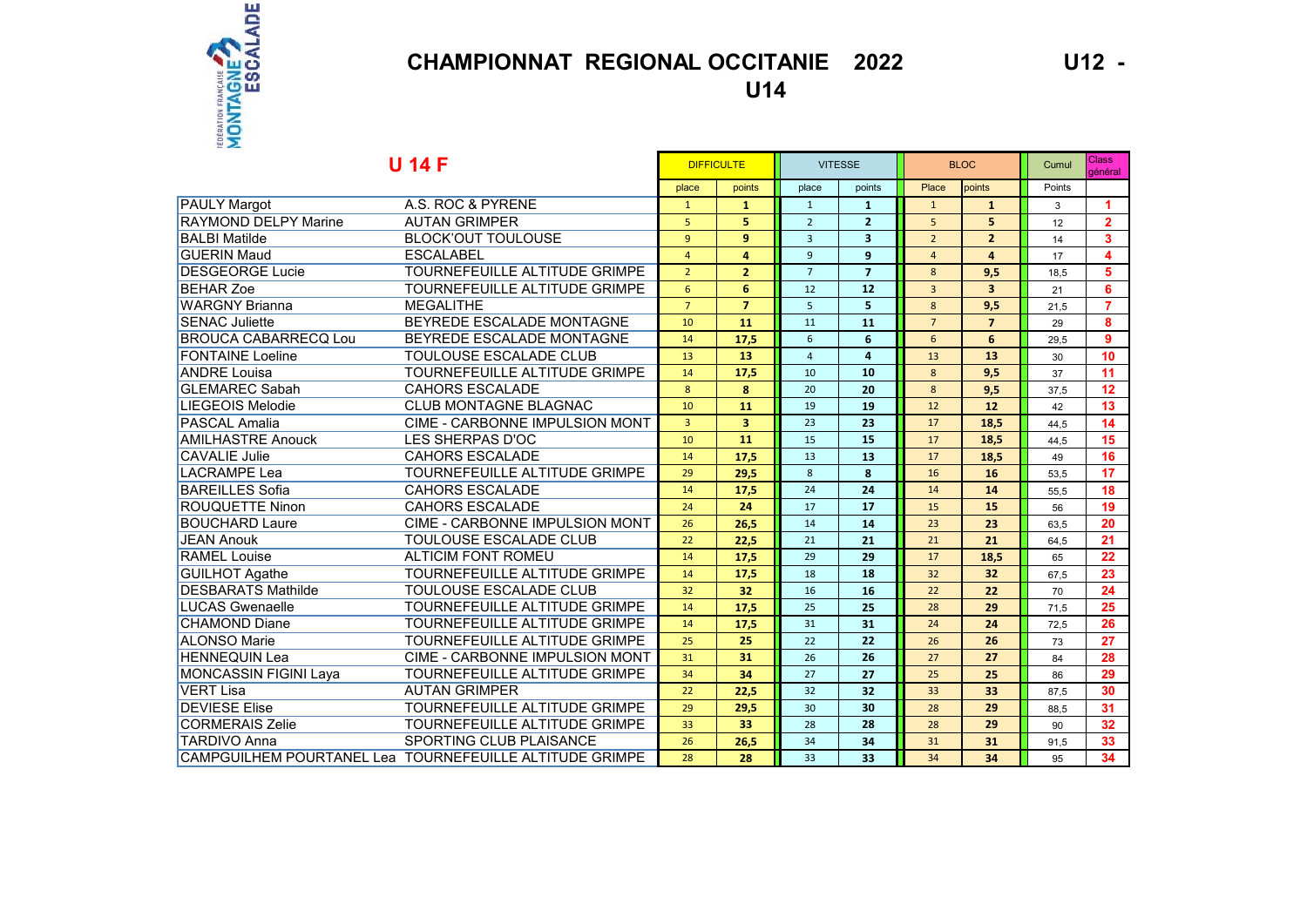

# **CHAMPIONNAT REGIONAL OCCITANIE 2022 U12**

**- U14** 

| U 14 H                      |                                                      | <b>DIFFICULTE</b> |                         | <b>VITESSE</b> |                | <b>BLOC</b>    |                         | Cumul  | <b>Class</b><br>général |
|-----------------------------|------------------------------------------------------|-------------------|-------------------------|----------------|----------------|----------------|-------------------------|--------|-------------------------|
|                             |                                                      | place             | points                  | place          | points         | Place          | points                  | Points |                         |
| <b>VILANOVA Hypolite</b>    | <b>TEAM SOLO ESCALADE</b>                            | $\mathbf{1}$      | 1,5                     | $\overline{2}$ | $\overline{2}$ | $\mathbf{1}$   | $\mathbf{1}$            | 4,5    | 1                       |
| <b>LEMAGNER Evan</b>        | <b>TEAM SOLO ESCALADE</b>                            | 3                 | 3                       | $\mathbf{1}$   | $\mathbf{1}$   | $\overline{2}$ | $\overline{2}$          | 6      | $\overline{2}$          |
| <b>BLASS Théo</b>           | <b>ESCALABEL</b>                                     | $\mathbf{1}$      | 1,5                     | $\overline{4}$ | 4              | $\overline{3}$ | $\overline{\mathbf{3}}$ | 8,5    | 3                       |
| <b>TOULOUSE Maxence</b>     | TOURNEFEUILLE ALTITUDE GRIMPE                        | 5                 | 5,5                     | 6              | 6              | $\overline{4}$ | 4                       | 15,5   | 4                       |
| <b>NOE Augustin</b>         | LOISIRS CLUB LALOUBER ITSARIS                        | 4                 | 4                       | $\overline{7}$ | $\overline{7}$ | 5              | 5                       | 16     | 5                       |
| <b>LAVIER Eshan</b>         | Licence HORS CLUB                                    | 5                 | 5,5                     | 5              | 5              | 6              | 6                       | 16,5   | 6                       |
| <b>ELBAZ Raphael</b>        | <b>ENTRE TERRE ET CIEL</b>                           | 13                | 13,5                    | 3              | 3              | 10             | 10                      | 26,5   | $\overline{7}$          |
|                             | <b>SARRAZIN WATTEL MaelBEYREDE ESCALADE MONTAGNE</b> | $\overline{7}$    | $\overline{\mathbf{z}}$ | 14             | 14             | $\overline{7}$ | $\overline{7}$          | 28     | 8                       |
| <b>LACROIX Nael</b>         | A.S. ROC & PYRENE                                    | 8                 | 8,5                     | 11             | 11             | 9              | 9                       | 28,5   | 9                       |
| <b>FRANCAZAL Sasha</b>      | <b>GRAULHET NATUREVASION</b>                         | 15                | 15                      | 10             | 10             | 8              | 8                       | 33     | 10                      |
| <b>MAURINO Joseph</b>       | <b>GRAULHET NATUREVASION</b>                         | 11                | 11                      | 17             | 17             | 12             | 12                      | 40     | 11                      |
| LE GOER Charlie             | TOURNEFEUILLE ALTITUDE GRIMPE                        | 10                | 10                      | 20             | 20             | 11             | 11                      | 41     | 12                      |
| <b>VANNIER Gaétan</b>       | TOURNEFEUILLE ALTITUDE GRIMPE                        | 17                | 17                      | 8              | 8              | 14             | 16,5                    | 41,5   | 13                      |
| <b>MASSE Maxime</b>         | TOULOUSE ESCALADE CLUB                               | 8                 | 8,5                     | 21             | 21             | 14             | 16,5                    | 46     | 14                      |
| <b>ALARCON Rémi</b>         | LES MARGOUILLATS DE SAINT JEAN                       | 16                | 16                      | 9              | 9              | 22             | 22                      | 47     | 15                      |
| <b>BONDONNEAU Axel</b>      | <b>GRAULHET NATUREVASION</b>                         | 12                | 12                      | 19             | 19             | 14             | 16,5                    | 47,5   | 16                      |
| <b>JARRET Sven</b>          | C.A.F. ET PYRENEISTE DE L'AUDE                       | 18                | 18                      | 13             | 13             | 14             | 16,5                    | 47,5   | 17                      |
| <b>DUPOUY Joshua</b>        | TOURNEFEUILLE ALTITUDE GRIMPE                        | 21                | 21                      | 12             | 12             | 14             | 16,5                    | 49,5   | 18                      |
| <b>DESBANS Remi</b>         | PIBRAC RANDONNEES MONTAGNE                           | 13                | 13,5                    | 16             | 16             | 23             | 23,5                    | 53     | 19                      |
| <b>MENNEBEUF Jules</b>      | <b>BLOCK'OUT TOULOUSE</b>                            | 22                | 22                      | 18             | 18             | 13             | 13                      | 53     | 20                      |
| <b>VIGUERIE Gabin</b>       | BEYREDE ESCALADE MONTAGNE                            | 23                | 23                      | 15             | 15             | 21             | 21                      | 59     | 21                      |
| <b>CHATAINIER Alexandre</b> | TOURNEFEUILLE ALTITUDE GRIMPE                        | 25                | 25                      | 22             | 22             | 14             | 16,5                    | 63,5   | 22                      |
| <b>DI PERNO Jules</b>       | TOULOUSE ESCALADE CLUB                               | 20                | 20                      | 24             | 24             | 20             | 20                      | 64     | 23                      |
| <b>HOYEZ Lucas</b>          | <b>CAHORS ESCALADE</b>                               | 19                | 19                      | 23             | 23             | 23             | 23,5                    | 65,5   | 24                      |
| <b>SOL Lucas</b>            | <b>ALTICIM FONT ROMEU</b>                            | 24                | 24                      | 25             | 25             | 25             | 25                      | 74     | 25                      |